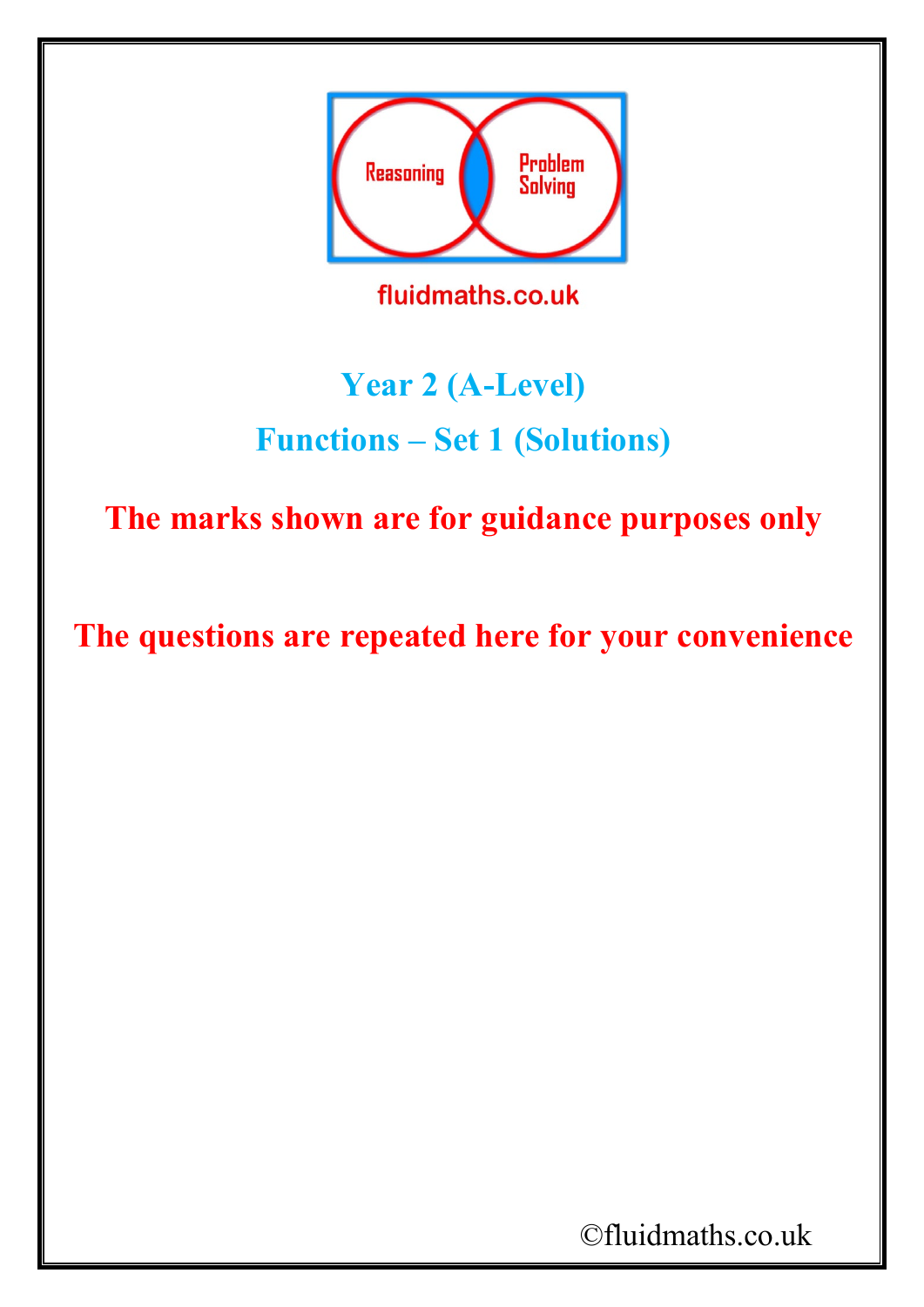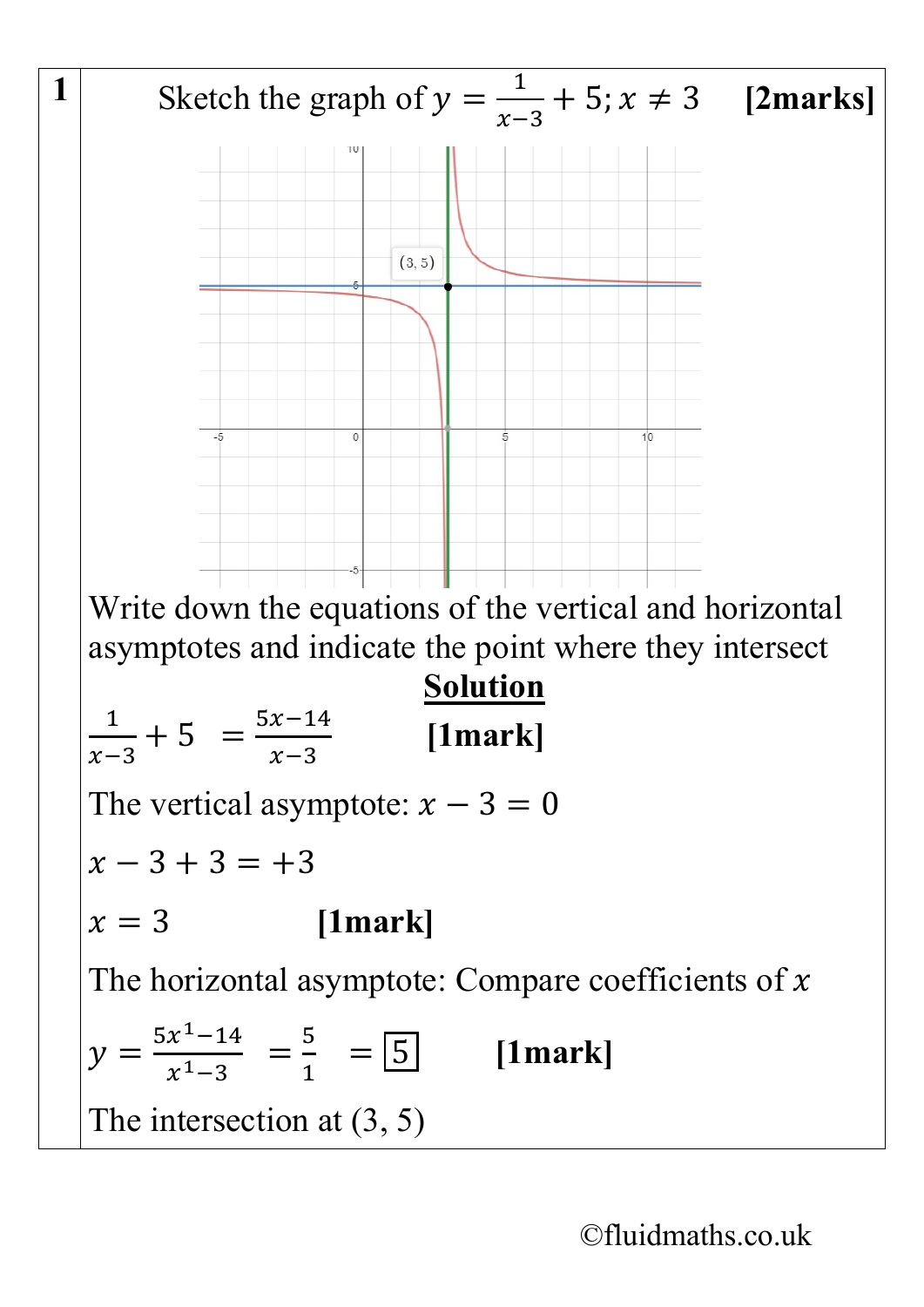2 A function f(x) is defined on a set of real numbers as  
\n
$$
f(x) = 4x^2 - 5x + 20
$$
\na) Show that a possible expression for  $f^{-1}(x)$  is  
\n
$$
\frac{5 + \sqrt{16x - 295}}{8}
$$
\nb) Another function  $g(x)$  is such that  $g(x) = 5 - 3x$   
\nFind  $\frac{d}{dx}f^{-1}g(x)$   
\na) Interchanging x and y:  
\n $x = 4y^2 - 5y + 20$   
\n $4y^2 - 5y + 20 - x = 0$  [1mark]  
\n $a = 4$ ,  $b = -5$ ,  $c = 20 - x$   
\nUsing the quadratic formula,  
\n
$$
f^{-1}(x) = \frac{5 + \sqrt{16x - 295}}{8}
$$
 or  $\frac{5 - \sqrt{16x - 295}}{8}$  [2marks]  
\nHence,  $f^{-1}(x) = \frac{5 + \sqrt{16x - 295}}{8}$  is a possible inverse of f(x)  
\nb)  $g(x) = 5 - 3x$   
\n
$$
f^{-1}g(x) = \frac{5 + \sqrt{16(5 - 3x) - 295}}{8}
$$
 [1mark]  
\nHence,  $f^{-1}g(x) = \frac{5 + \sqrt{-48x - 215}}{8}$  [1mark]  
\nTo find  $\frac{d}{dx}f^{-1}g(x)$  we need to apply the chain rule.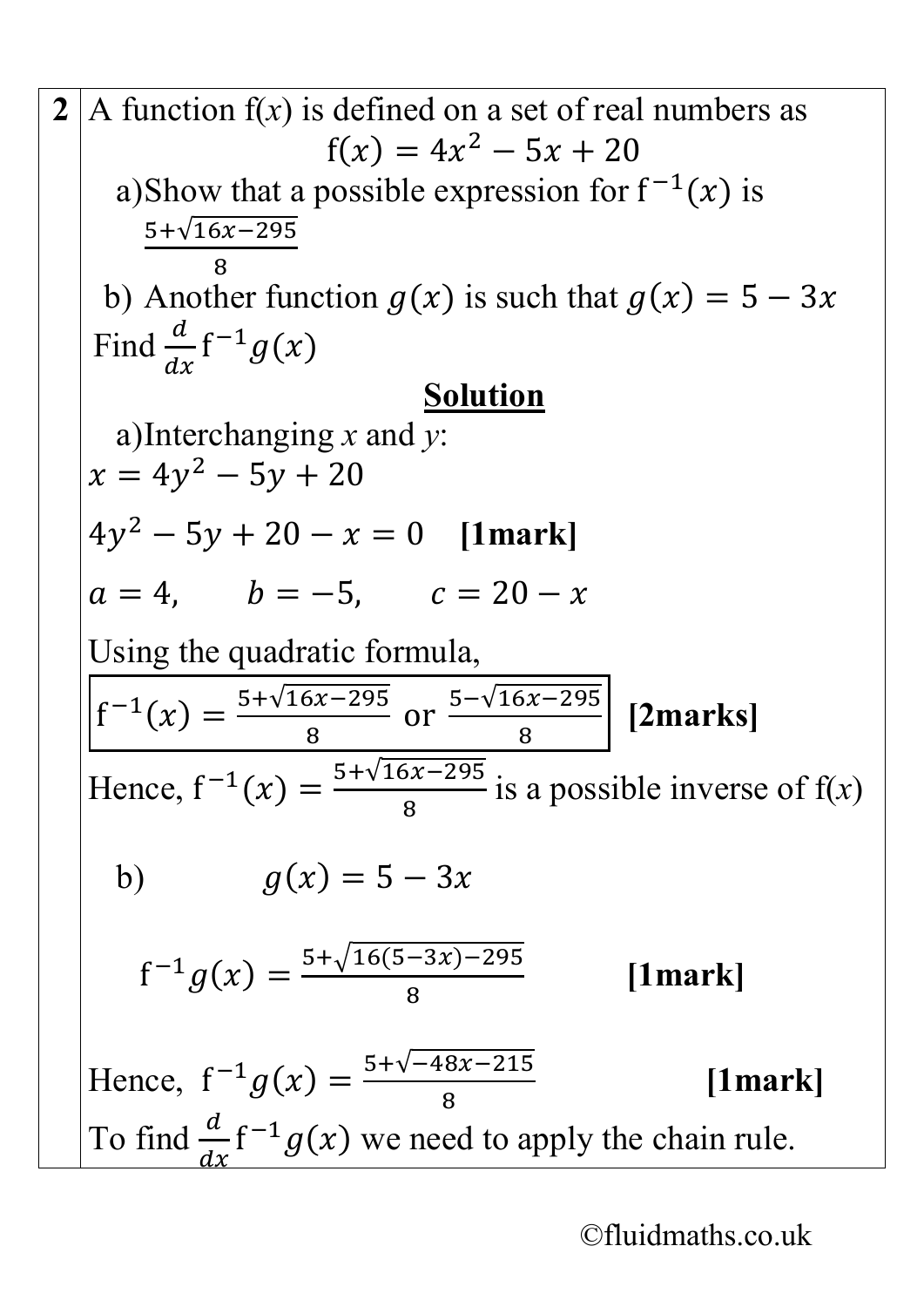Factor out the constant term  
\n
$$
\frac{d}{dx}f^{-1}g(x) = \left(\frac{1}{8}\right)\frac{d}{dx}\left(5 + \sqrt{-48x - 215}\right)
$$
\n[1mark]  
\nLet  $u = -48x - 215$   
\nSo  $\frac{du}{dx} = -48$  [1mark]  
\nSo we have  $\left(\frac{1}{8}\right)\frac{d}{du}\left(5 + u^{\frac{1}{2}}\right) = \frac{1}{8} \times \frac{1}{2\sqrt{u}}$  [1mark]  
\nTherefore,  $\frac{d}{dx}f^{-1}g(x) = \frac{-48}{8(2)\sqrt{-48x - 215}}$   
\n
$$
= \frac{-3}{\sqrt{-48x - 215}}
$$
 [1mark]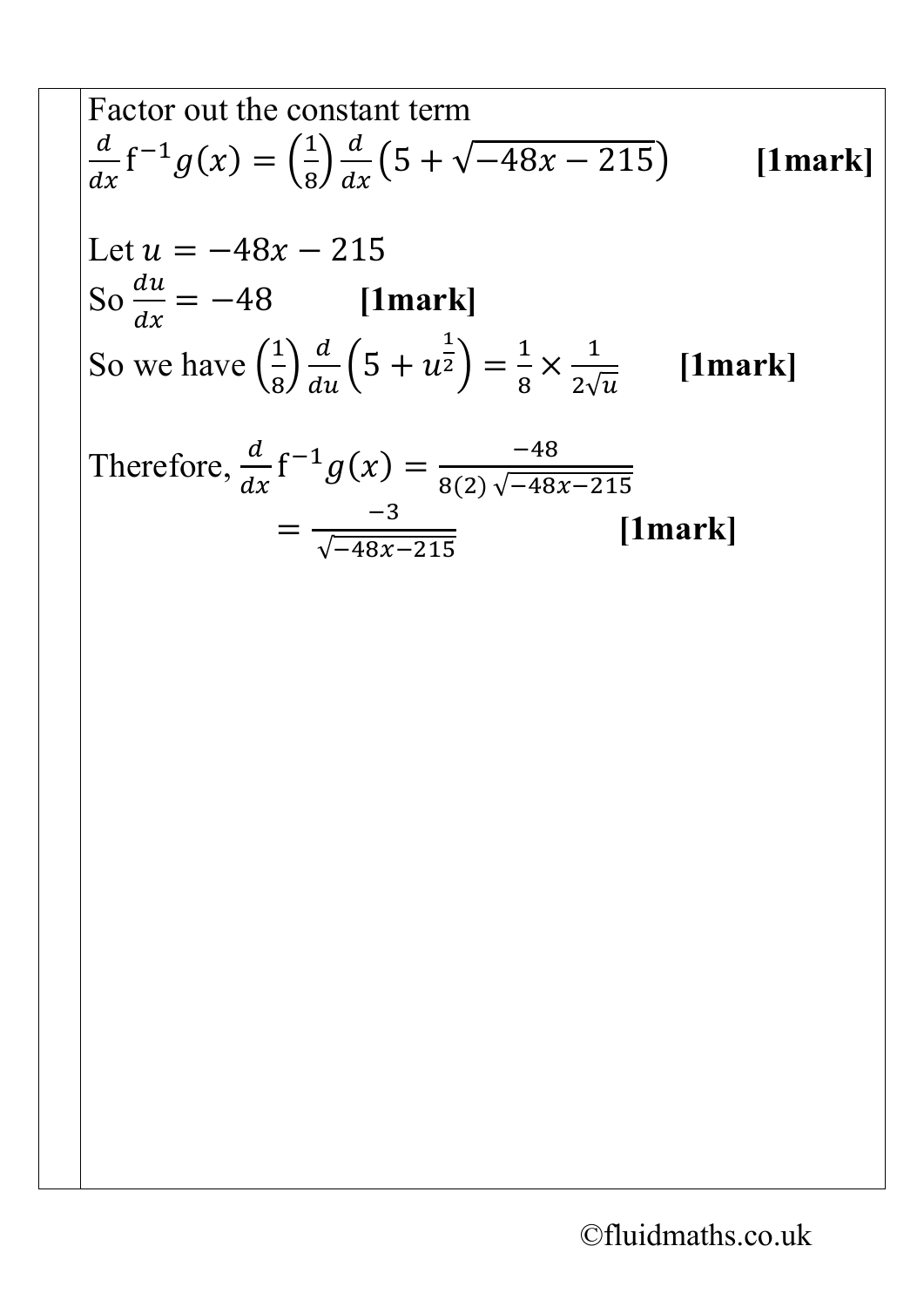3 A function h(x) is given as h(x) = 
$$
\frac{2x}{\sqrt{1-x^2}}
$$
  
\na)State the values of x for which h(x) is undefined  
\nb)Find h<sup>-1</sup>(x) and state its domain  
\n3h(x) is undefined for  $(-\infty, -1)$  U (1,  $\infty$ ) [2marks]  
\nb) Interchanging x and y:  
\n $x = \frac{2y}{\sqrt{1-y^2}}$  Now solve for y  
\n $x\sqrt{1-y^2} = 2y$  [1mark]  
\n $x^2(1-y^2) = 4y^2$   
\n $x^2 - x^2y^2 = 4y^2$   
\n $x^2 = 4y^2 + x^2y^2$   
\n $y^2(x^2 + 4) = x^2$   
\n $y^2 = \frac{x^2}{x^2+4}$  [1mark]  
\n $y = \sqrt{\frac{x^2}{x^2+4}}$  [1mark]  
\nNeglecting  $-\sqrt{\frac{x^2}{x^2+4}}$  [1mark]  
\n $\frac{\text{Solve } -\sqrt{\frac{x^2}{x^2+4}}}{\text{Solve } -\sqrt{\frac{x^2}{x^2+4}}}$  [1mark]  
\n $\frac{\text{Domain } = (-\infty, \infty)}{\text{Domain } = (-\infty, \infty)}$  [1mark]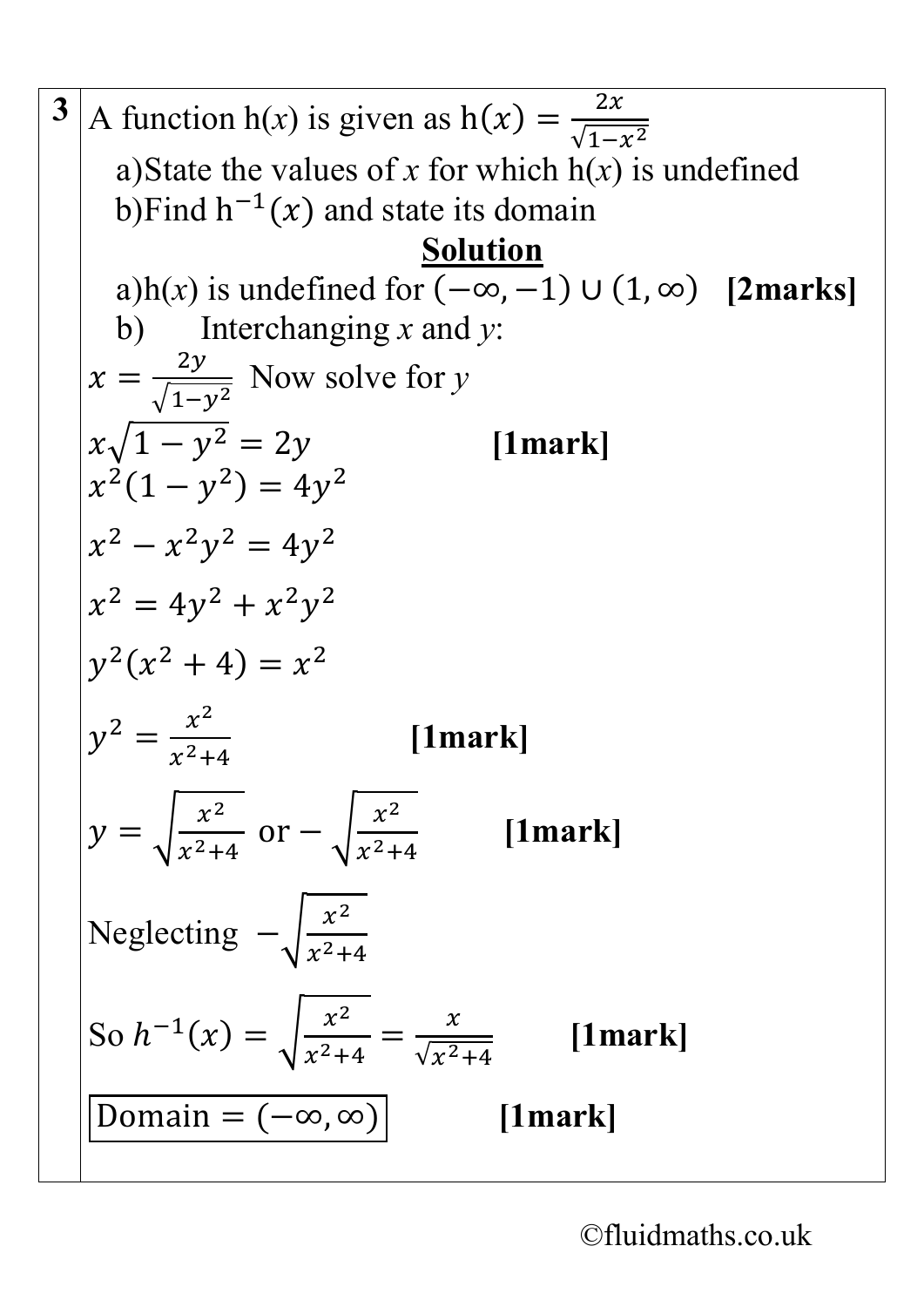| Two functions f and g are defined on a set of real                                                        |
|-----------------------------------------------------------------------------------------------------------|
| numbers by                                                                                                |
| f: $x \rightarrow \frac{x-3}{x+4}$ ; $x \neq -4$ and $g: x \rightarrow \frac{5x}{x-3}$ ; $x \neq 3$ Find: |
| a) $fg^{-1}(x)$                                                                                           |
| b) The image of $-2$ under $fg^{-1}(x)$                                                                   |
| Determine whether any of f and g is a one-to-one<br>$\mathbf{C}$<br>function                              |
| <b>Solution</b>                                                                                           |
| a)Find $g^{-1}(x)$                                                                                        |
| $x = \frac{5y}{y-3}$                                                                                      |
| $x(y-3) = 5y$                                                                                             |
| $xy - 3x = 5y$                                                                                            |
| $xy - 5y = 3x$                                                                                            |
| $y(x-5) = 3x$                                                                                             |
| $g^{-1}(x) = \frac{3x}{x-5}$<br>[2marks]                                                                  |
|                                                                                                           |
|                                                                                                           |
|                                                                                                           |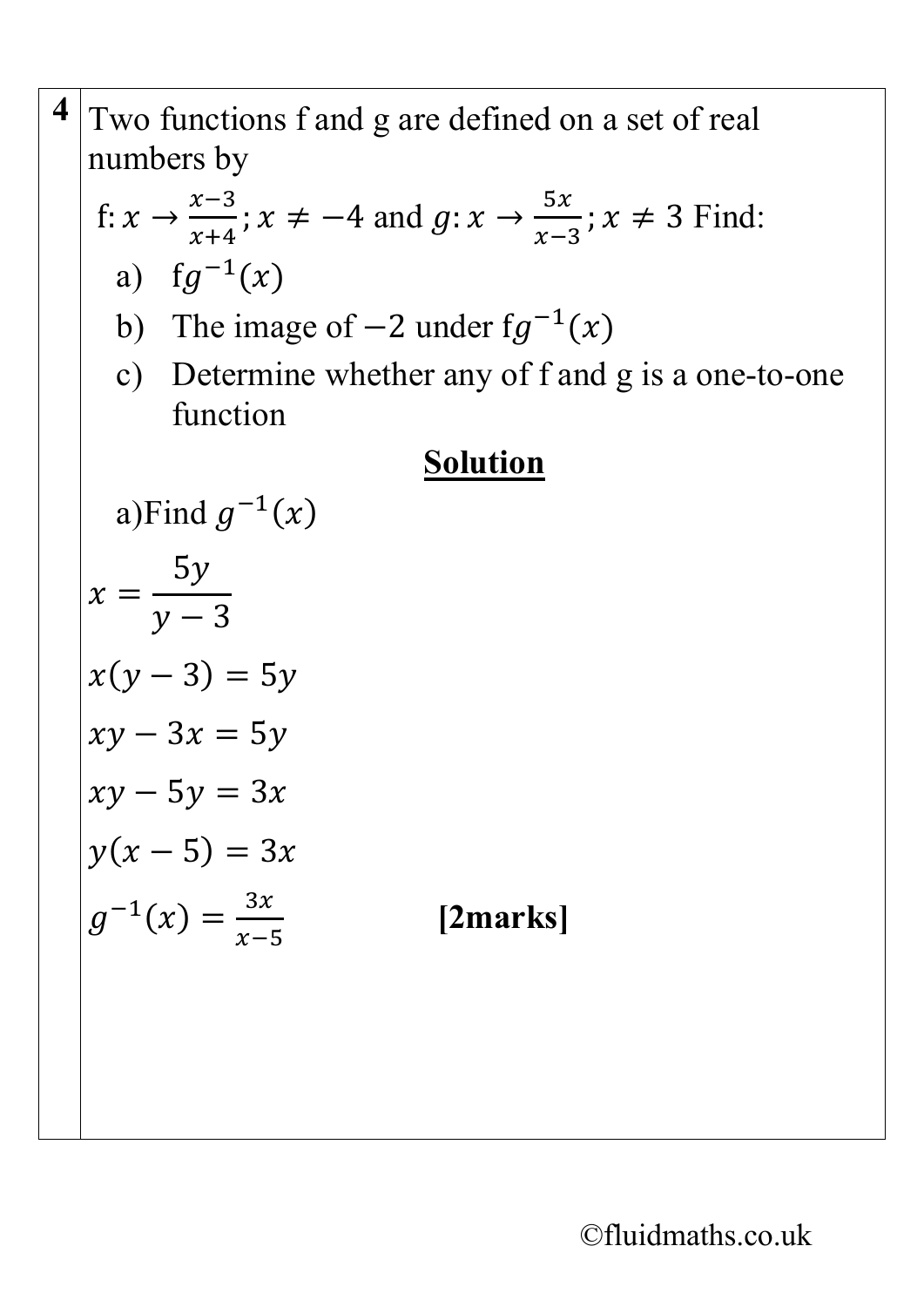Therefore, 
$$
fg^{-1}(x) = f\left(\frac{3x}{x-5}\right)
$$
  
\n
$$
= \frac{\frac{3x}{x-5} - 3}{\frac{3x}{x+4}} = \frac{\frac{3x-3(x-5)}{x+5}}{\frac{x+4(x-5)}{x+5}} = \frac{3x-3x+15}{3x+4x-20}
$$
 [2marks]  
\nHence,  $fg^{-1}(x) = \frac{15}{7x-20}$  [1mark]  
\nb)  $fg^{-1}(-2) = \frac{15}{7(-2)-20}$   
\n
$$
= -\frac{15}{35}
$$
 [1mark]  
\nc)Both functions are one to one since they will pass the horizontal line test [1mark]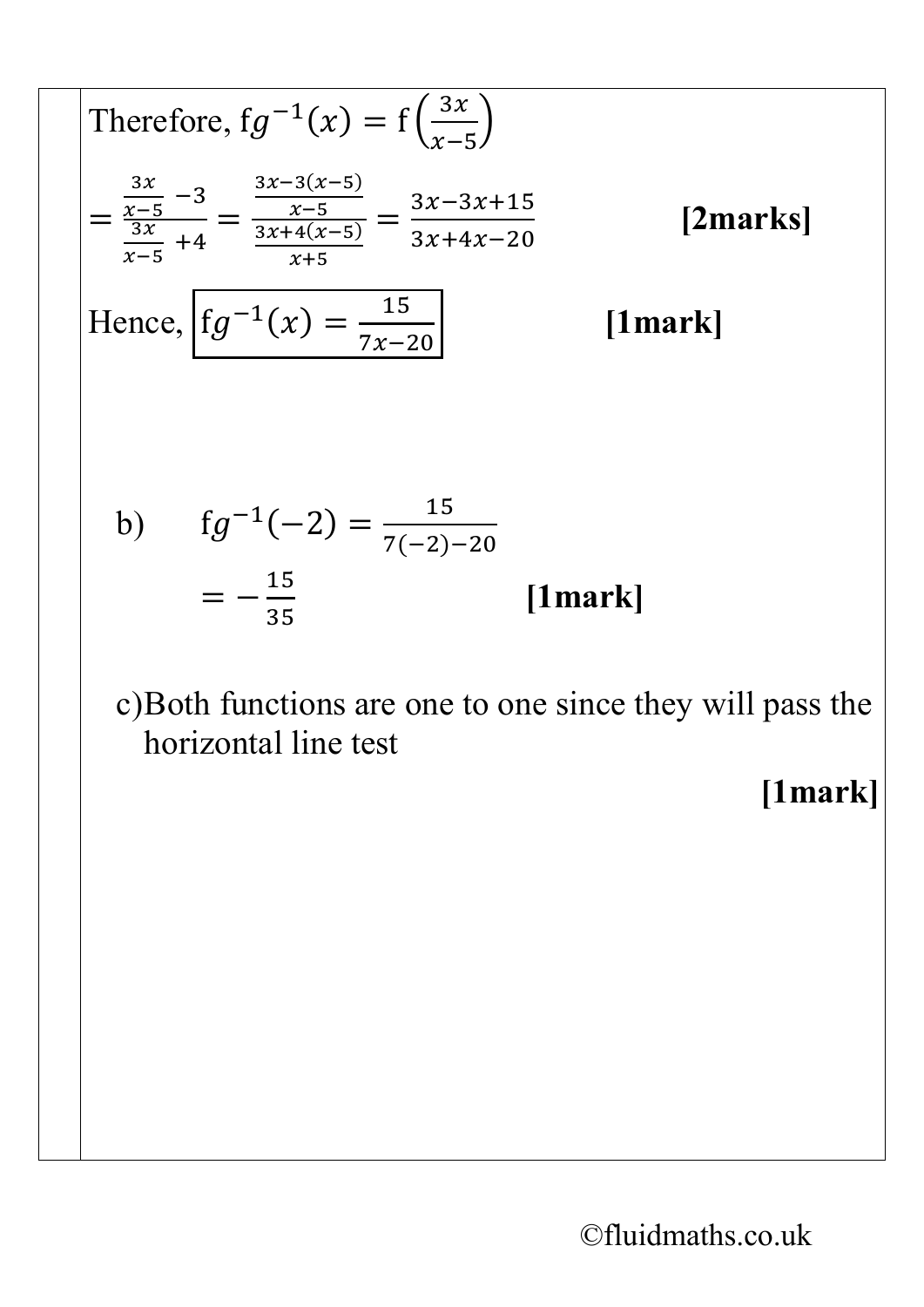